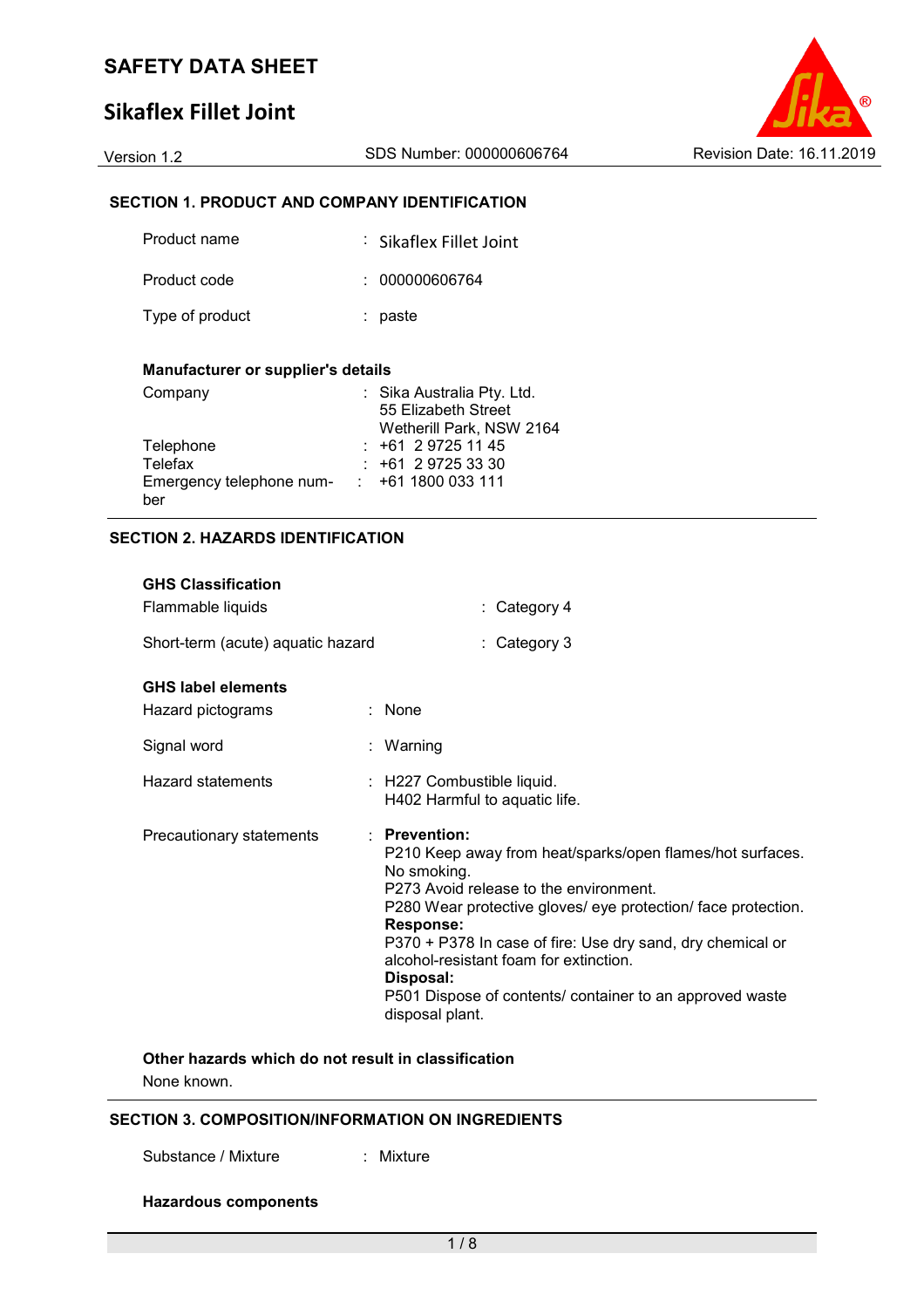# **Sikaflex Fillet Joint**



| Chemical name | CAS-No.        | Concentration (%) |
|---------------|----------------|-------------------|
| <b>xylene</b> | 1330-20-7      | $- < 10$          |
| lethvlbenzene | $100 - 41 - 4$ |                   |

### **SECTION 4. FIRST AID MEASURES**

| General advice                                                    | : No hazards which require special first aid measures.                                                                                                               |
|-------------------------------------------------------------------|----------------------------------------------------------------------------------------------------------------------------------------------------------------------|
| If inhaled                                                        | $\therefore$ Move to fresh air.<br>Consult a physician after significant exposure.                                                                                   |
| In case of skin contact                                           | : Take off contaminated clothing and shoes immediately.<br>Wash off with soap and plenty of water.<br>If symptoms persist, call a physician.                         |
| In case of eye contact                                            | $\therefore$ Flush eyes with water as a precaution.<br>Remove contact lenses.<br>Keep eye wide open while rinsing.                                                   |
| If swallowed                                                      | : Clean mouth with water and drink afterwards plenty of water.<br>Do not give milk or alcoholic beverages.<br>Never give anything by mouth to an unconscious person. |
| Most important symptoms<br>and effects, both acute and<br>delayed | : No known significant effects or hazards.<br>See Section 11 for more detailed information on health effects<br>and symptoms.                                        |
| Notes to physician                                                | $:$ Treat symptomatically.                                                                                                                                           |

## **SECTION 5. FIREFIGHTING MEASURES**

| Suitable extinguishing media        | $\therefore$ Carbon dioxide (CO2)                                                             |
|-------------------------------------|-----------------------------------------------------------------------------------------------|
| Unsuitable extinguishing<br>media   | : Water                                                                                       |
| Hazardous combustion prod-<br>ucts  | : No hazardous combustion products are known                                                  |
| Specific extinguishing meth-<br>ods | : Standard procedure for chemical fires.                                                      |
| for firefighters                    | Special protective equipment : In the event of fire, wear self-contained breathing apparatus. |

## **SECTION 6. ACCIDENTAL RELEASE MEASURES**

| Environmental precautions                                | : Do not flush into surface water or sanitary sewer system.<br>If the product contaminates rivers and lakes or drains inform<br>respective authorities. |
|----------------------------------------------------------|---------------------------------------------------------------------------------------------------------------------------------------------------------|
| Methods and materials for<br>containment and cleaning up | : Wipe up with absorbent material (e.g. cloth, fleece).<br>Keep in suitable, closed containers for disposal.                                            |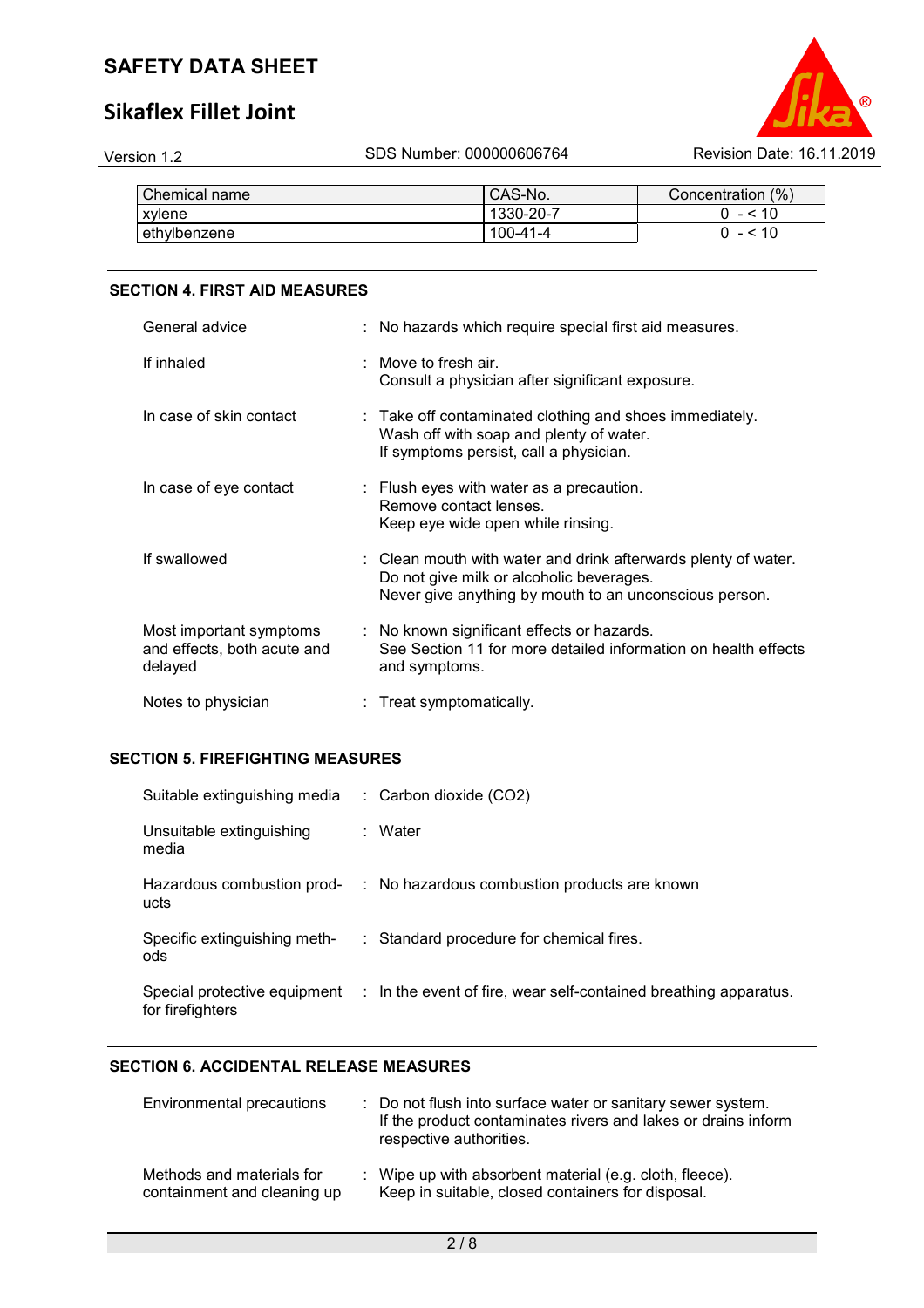# **Sikaflex Fillet Joint**



## **SECTION 7. HANDLING AND STORAGE**

| fire and explosion          | Advice on protection against : Normal measures for preventive fire protection.                                                                                                                    |
|-----------------------------|---------------------------------------------------------------------------------------------------------------------------------------------------------------------------------------------------|
| Advice on safe handling     | : Do not get in eyes, on skin, or on clothing.<br>For personal protection see section 8.<br>Follow standard hygiene measures when handling chemical<br>products                                   |
| Hygiene measures            | : Handle in accordance with good industrial hygiene and safety<br>practice.<br>When using do not eat or drink.<br>When using do not smoke.<br>Wash hands before breaks and at the end of workday. |
| Conditions for safe storage | : Store in original container.<br>Keep in a well-ventilated place.<br>Observe label precautions.<br>Store in accordance with local regulations.                                                   |

## **SECTION 8. EXPOSURE CONTROLS/PERSONAL PROTECTION**

#### **Components with workplace control parameters**

| Components   | CAS-No.        | Value type<br>(Form of<br>exposure) | Control parame-<br>ters / Permissible<br>concentration | <b>Basis</b> |
|--------------|----------------|-------------------------------------|--------------------------------------------------------|--------------|
| xylene       | 1330-20-7      | <b>STEL</b>                         | $150$ ppm<br>655 mg/m3                                 | AU OEL       |
|              |                | <b>TWA</b>                          | 80 ppm<br>350 mg/m3                                    | AU OEL       |
| ethylbenzene | $100 - 41 - 4$ | <b>TWA</b>                          | $100$ ppm<br>434 mg/m3                                 | AU OEL       |
|              |                | <b>STEL</b>                         | $125$ ppm<br>543 mg/m3                                 | AU OEL       |

#### **Personal protective equipment**

| Respiratory protection | : Use respiratory protection unless adequate local exhaust<br>ventilation is provided or exposure assessment demonstrates<br>that exposures are within recommended exposure guidelines.<br>The filter class for the respirator must be suitable for the max-<br>imum expected contaminant concentration<br>(gas/vapour/aerosol/particulates) that may arise when han-<br>dling the product. If this concentration is exceeded, self-<br>contained breathing apparatus must be used. |
|------------------------|-------------------------------------------------------------------------------------------------------------------------------------------------------------------------------------------------------------------------------------------------------------------------------------------------------------------------------------------------------------------------------------------------------------------------------------------------------------------------------------|
| Hand protection        | : Chemical-resistant, impervious gloves complying with an ap-<br>proved standard should be worn at all times when handling<br>chemical products if a risk assessment indicates this is nec-<br>essary.                                                                                                                                                                                                                                                                              |
| Eye protection         | : Safety eyewear complying with an approved standard should<br>be used when a risk assessment indicates this is necessary.                                                                                                                                                                                                                                                                                                                                                          |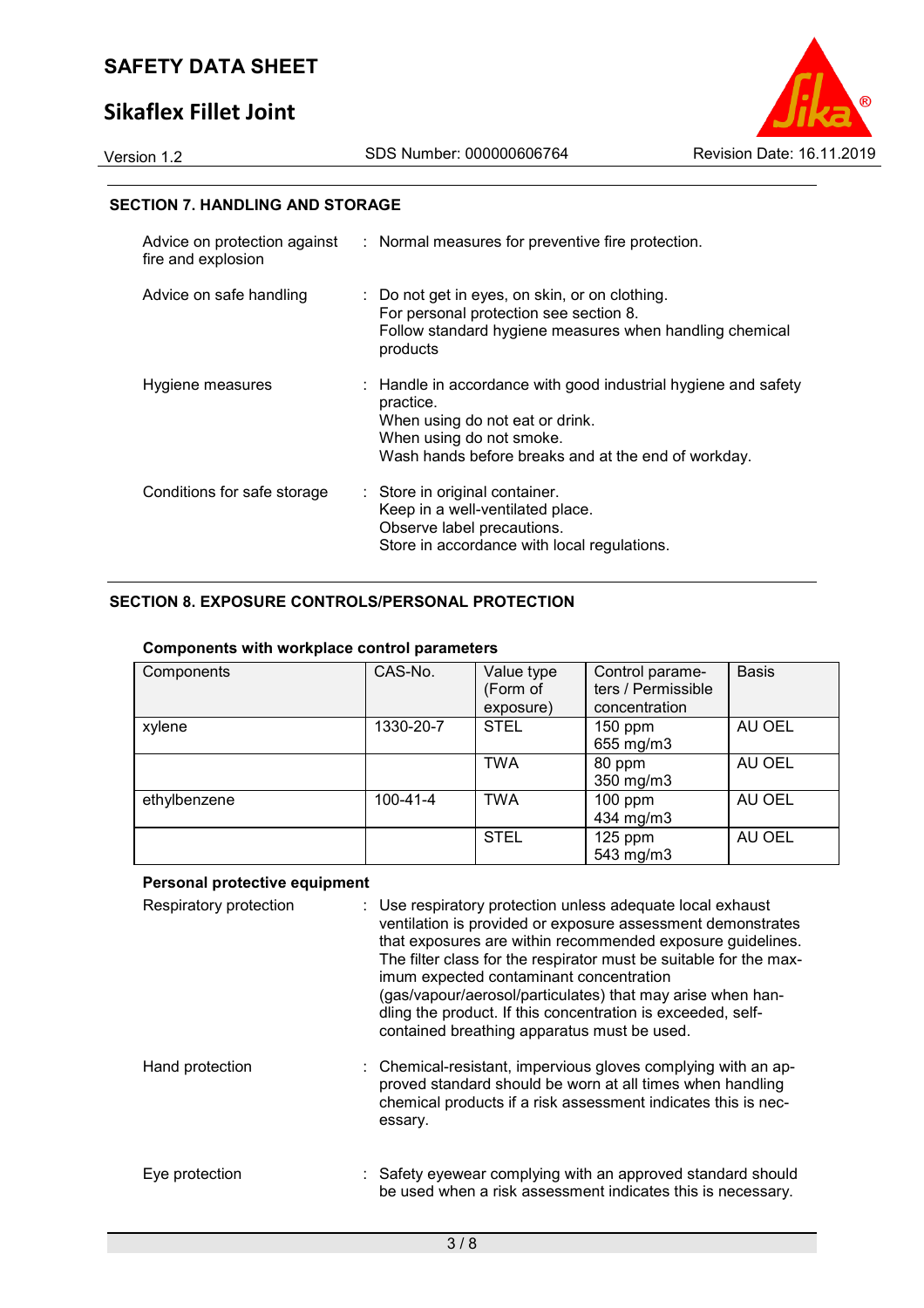# **Sikaflex Fillet Joint**

| Version 1.2              | SDS Number: 000000606764                                                                                                                             | <b>Revision Date: 16.11.2019</b> |
|--------------------------|------------------------------------------------------------------------------------------------------------------------------------------------------|----------------------------------|
| Skin and body protection | : Choose body protection in relation to its type, to the concen-<br>tration and amount of dangerous substances, and to the spe-<br>cific work-place. |                                  |

 $\odot$ 

### **SECTION 9. PHYSICAL AND CHEMICAL PROPERTIES**

| Appearance                                 |    | paste                                      |
|--------------------------------------------|----|--------------------------------------------|
| Colour                                     |    | various                                    |
| Odour                                      |    | characteristic                             |
| <b>Odour Threshold</b>                     |    | No data available                          |
| рH                                         |    | No data available                          |
| Melting point/range / Freezing<br>point    |    | : No data available                        |
| Boiling point/boiling range                |    | : No data available                        |
| Flash point                                |    | : ca. 70 °C (158 °F)<br>Method: closed cup |
| Evaporation rate                           |    | No data available                          |
| Flammability                               |    | No data available                          |
| Upper explosion limit                      |    | No data available                          |
| Lower explosion limit                      |    | No data available                          |
| Vapour pressure                            |    | 0.01 hPa (0.01 mmHg)                       |
| Relative vapour density                    |    | No data available                          |
| Density                                    |    | ca. 1.33 g/cm3 (23 °C (73 °F) ())          |
| Solubility(ies)                            |    |                                            |
| Water solubility                           |    | No data available                          |
| Solubility in other solvents               |    | : No data available                        |
| Partition coefficient: n-<br>octanol/water |    | No data available                          |
| Auto-ignition temperature                  |    | No data available                          |
| Decomposition temperature                  |    | No data available                          |
| Viscosity<br>Viscosity, dynamic            |    | not determined                             |
| Viscosity, kinematic                       | t. | $>$ 20.5 mm2/s (40 °C)                     |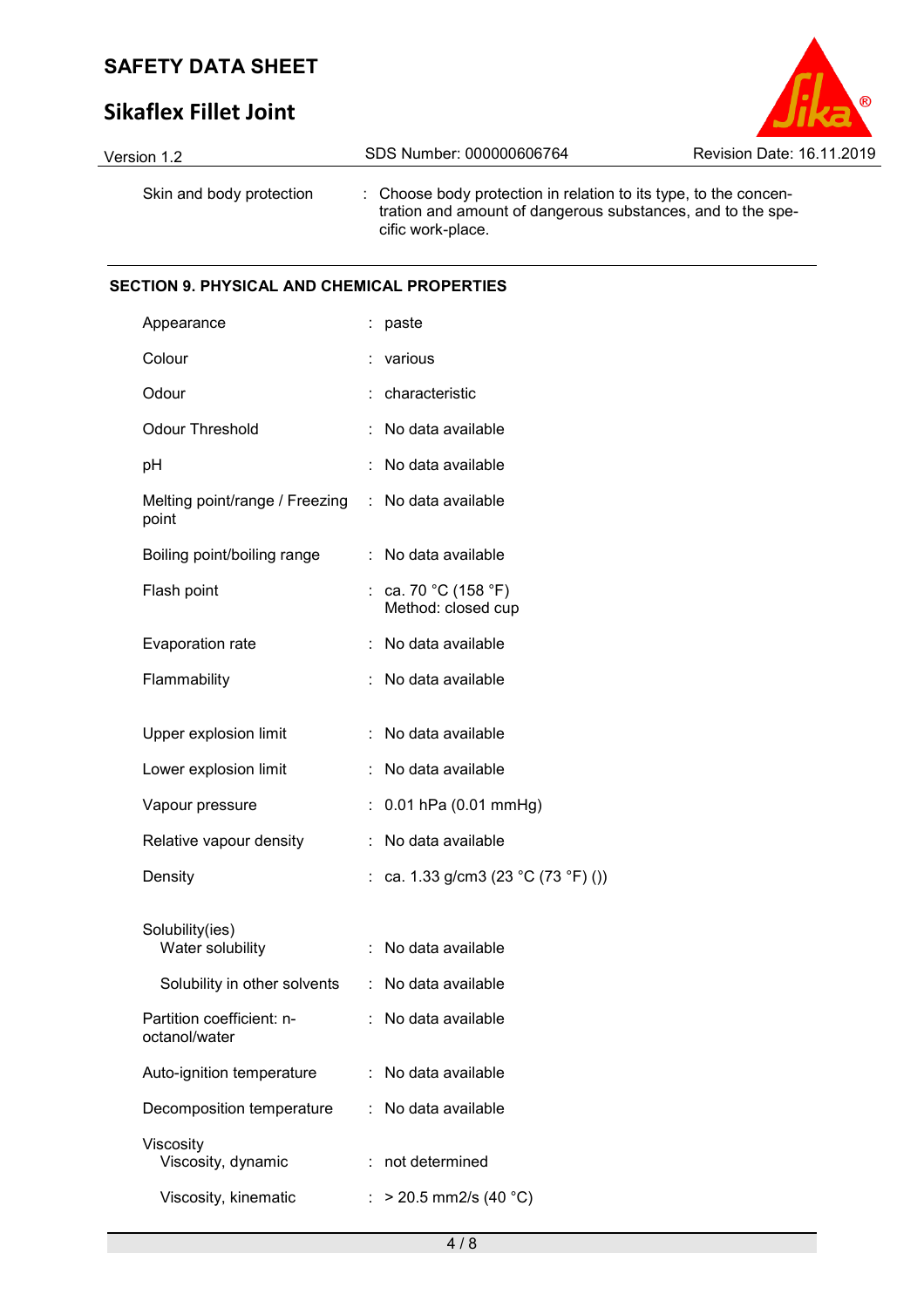# **Sikaflex Fillet Joint**

| Version 1.2                | SDS Number: 000000606764                                                                                                                                                                               | <b>Revision Date: 16.11.2019</b> |
|----------------------------|--------------------------------------------------------------------------------------------------------------------------------------------------------------------------------------------------------|----------------------------------|
|                            |                                                                                                                                                                                                        |                                  |
| Explosive properties       | $\therefore$ No data available                                                                                                                                                                         |                                  |
| Molecular weight           | $\therefore$ No data available                                                                                                                                                                         |                                  |
| Volatile organic compounds | : Directive 2010/75/EU of 24 November 2010 on industrial<br>emissions (integrated pollution prevention and control)<br>Volatile organic compounds (VOC) content: 4.68 %<br>VOC content excluding water |                                  |
|                            |                                                                                                                                                                                                        |                                  |

 $\circ$ 

## **SECTION 10. STABILITY AND REACTIVITY**

| Reactivity                                          |  | : No dangerous reaction known under conditions of normal use.                 |  |
|-----------------------------------------------------|--|-------------------------------------------------------------------------------|--|
| Chemical stability                                  |  | : The product is chemically stable.                                           |  |
| tions                                               |  | Possibility of hazardous reac- : Stable under recommended storage conditions. |  |
| Conditions to avoid                                 |  | $\therefore$ No data available                                                |  |
| Incompatible materials                              |  | $\therefore$ No data available                                                |  |
| No decomposition if stored and applied as directed. |  |                                                                               |  |

## **SECTION 11. TOXICOLOGICAL INFORMATION**

## **Acute toxicity**

Not classified based on available information.

| <b>Components:</b>                   |                                       |
|--------------------------------------|---------------------------------------|
| xylene:<br>Acute oral toxicity       | : LD50 Oral (Rat): 3,523 mg/kg        |
| Acute dermal toxicity                | : LD50 Dermal (Rabbit): $1,700$ mg/kg |
| ethylbenzene:<br>Acute oral toxicity | : LD50 Oral (Rat): 3,500 mg/kg        |
| Acute dermal toxicity                | : LD50 Dermal (Rabbit): 5,510 mg/kg   |

#### **Skin corrosion/irritation**

Not classified based on available information.

#### **Serious eye damage/eye irritation**

Not classified based on available information.

#### **Respiratory or skin sensitisation**

Skin sensitisation: Not classified based on available information. Respiratory sensitisation: Not classified based on available information.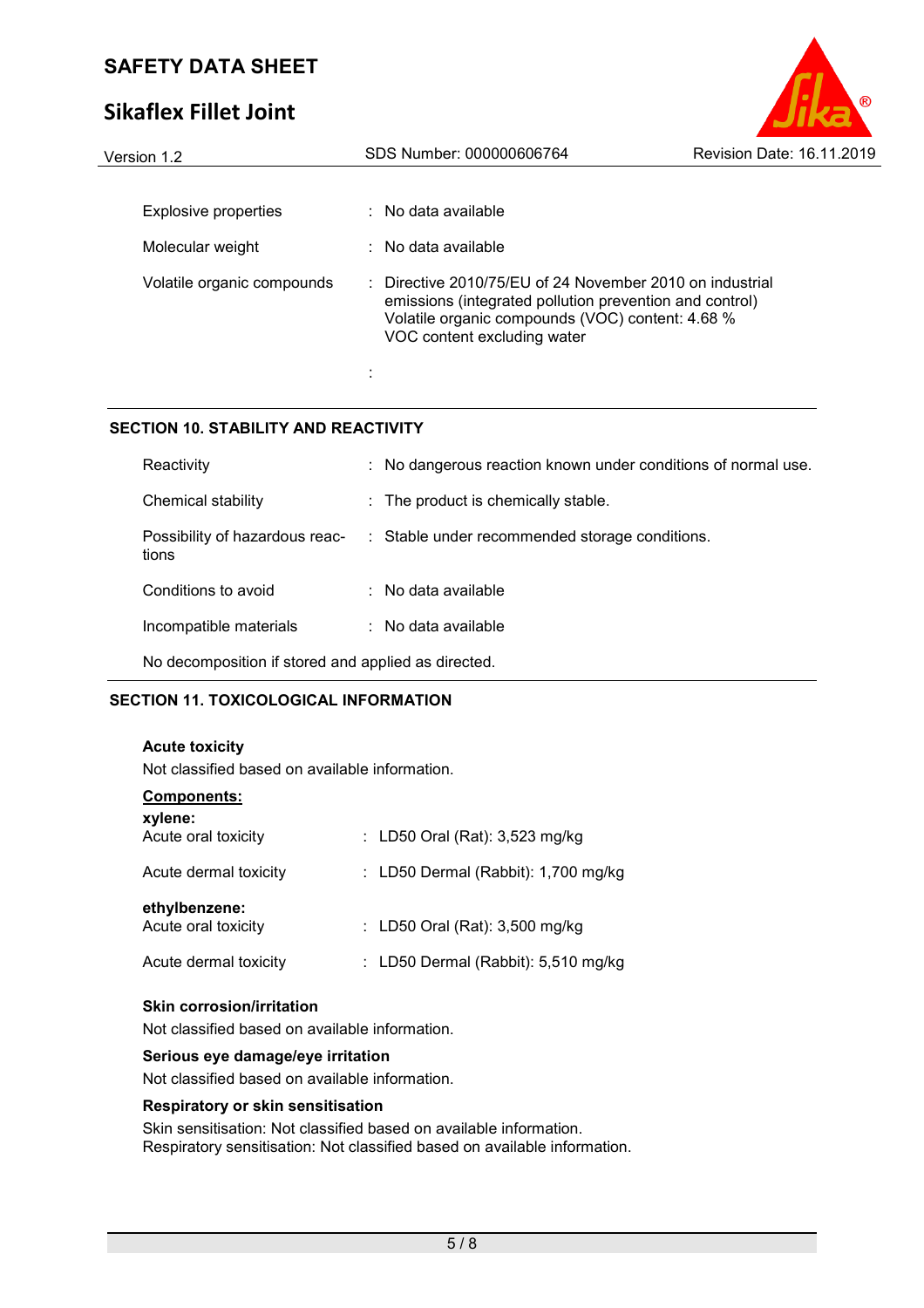# **Sikaflex Fillet Joint**



#### **Chronic toxicity**

**Germ cell mutagenicity**  Not classified based on available information.

#### **Carcinogenicity**

Not classified based on available information.

# **Reproductive toxicity**

Not classified based on available information.

## **STOT - single exposure**

Not classified based on available information.

### **STOT - repeated exposure**

Not classified based on available information.

#### **Aspiration toxicity**

Not classified based on available information.

#### **SECTION 12. ECOLOGICAL INFORMATION**

#### **Ecotoxicity**

#### **Components: ethylbenzene:**  M-Factor (Acute aquatic tox- : 1 icity)

#### **Persistence and degradability**

No data available

## **Bioaccumulative potential**

No data available

## **Mobility in soil**

No data available

### **Other adverse effects**

#### **Product:**

Additional ecological information : There is no data available for this product.

## **SECTION 13. DISPOSAL CONSIDERATIONS**

| <b>Disposal methods</b> |                                                                                                                                                                                                                            |
|-------------------------|----------------------------------------------------------------------------------------------------------------------------------------------------------------------------------------------------------------------------|
| Waste from residues     | : The product should not be allowed to enter drains, water<br>courses or the soil.<br>Do not contaminate ponds, waterways or ditches with chemi-<br>cal or used container.<br>Send to a licensed waste management company. |
| Contaminated packaging  | : Empty remaining contents.<br>Dispose of as unused product.<br>Do not re-use empty containers.                                                                                                                            |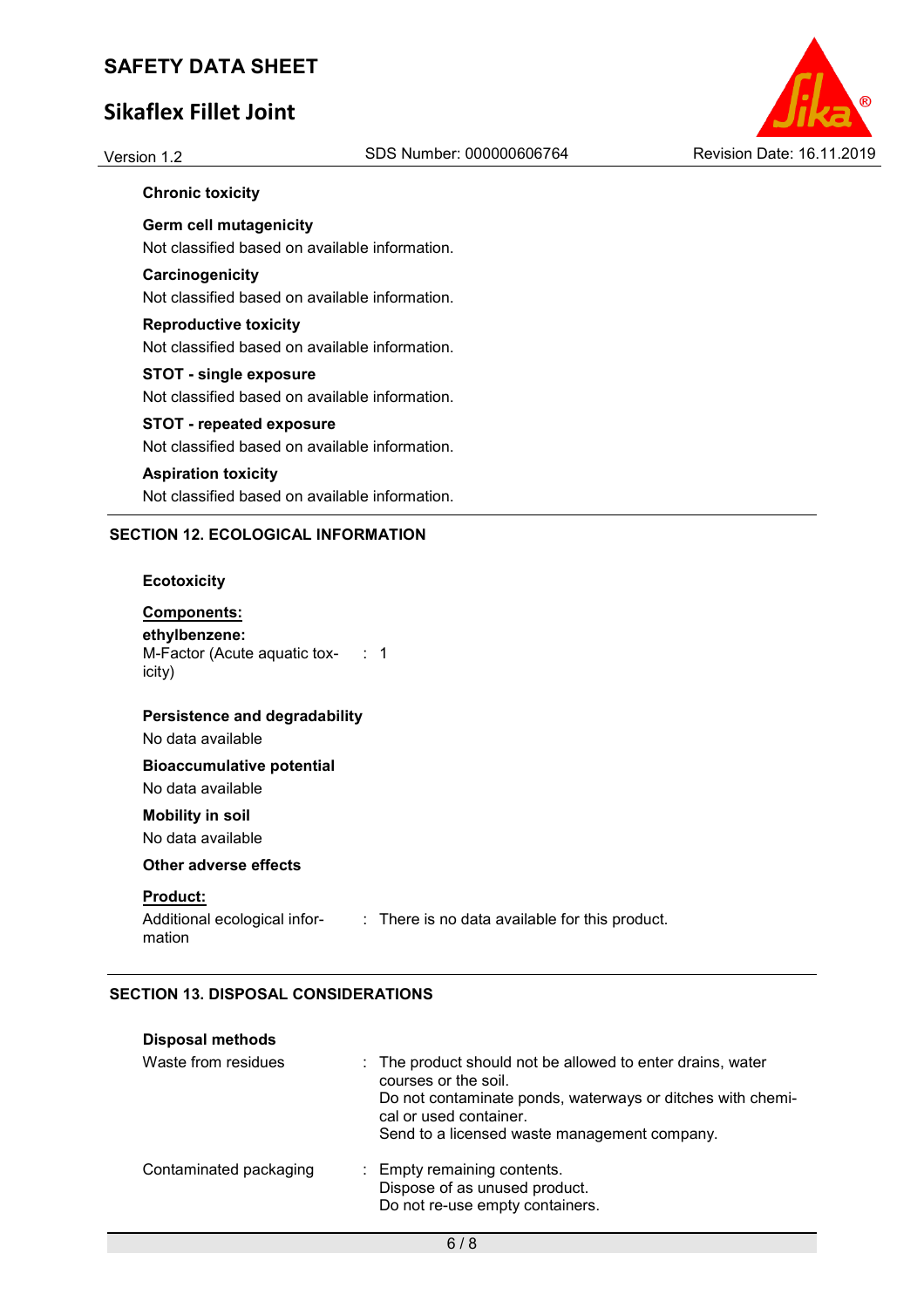# **Sikaflex Fillet Joint**

Do not burn, or use a cutting torch on, the empty drum.

### **SECTION 14. TRANSPORT INFORMATION**

#### **International Regulations**

#### **UNRTDG**

Not regulated as a dangerous good

#### **IATA-DGR**

Not regulated as a dangerous good

#### **IMDG-Code**

Not regulated as a dangerous good

#### **Transport in bulk according to Annex II of MARPOL 73/78 and the IBC Code**

Not applicable for product as supplied.

#### **National Regulations**

**ADG**

Not regulated as a dangerous good

### **SECTION 15. REGULATORY INFORMATION**

#### **Safety, health and environmental regulations/legislation specific for the substance or mixture**

| Standard for the Uniform<br>No poison schedule number allocated<br>Scheduling of Medicines and<br>Poisons |                                                                                                                                                                      |
|-----------------------------------------------------------------------------------------------------------|----------------------------------------------------------------------------------------------------------------------------------------------------------------------|
| International Chemical Weapons Convention (CWC)<br>Schedules of Toxic Chemicals and Precursors            | Not applicable                                                                                                                                                       |
| <b>Prohibition/Licensing Requirements</b>                                                                 | There is no applicable prohibition or<br>notification/licensing requirements,<br>including for carcinogens under<br>Commonwealth, State or Territory<br>legislation. |

| The components of this product are reported in the following inventories: |                                                         |  |
|---------------------------------------------------------------------------|---------------------------------------------------------|--|
| AICS                                                                      | : On the inventory, or in compliance with the inventory |  |

#### **SECTION 16. OTHER INFORMATION**

Date format : dd.mm.yyyy

Safety Data Sheets are updated frequently. Please ensure that you have a current copy. SDS may be obtained from the following website: aus.sika.com